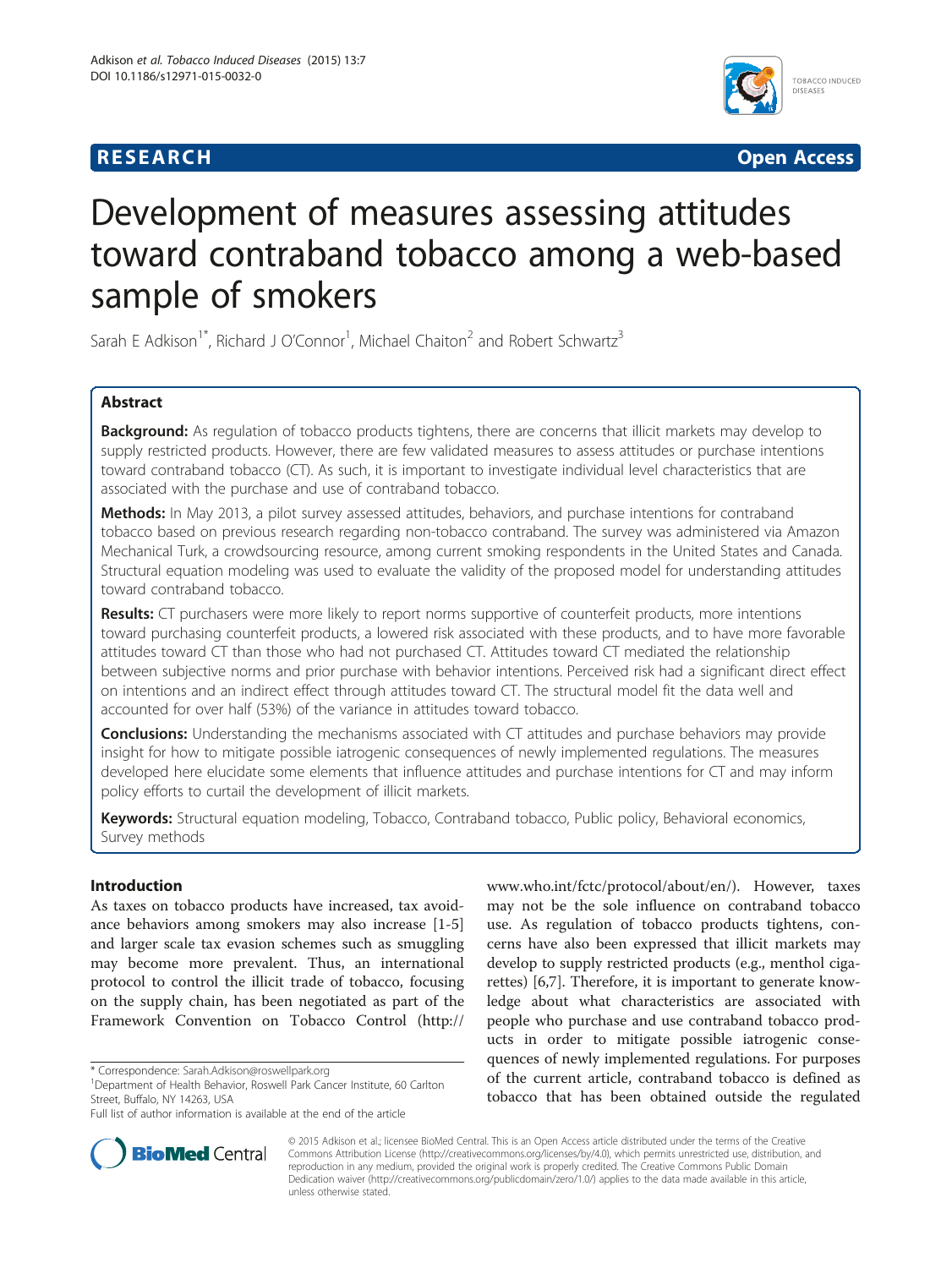supply chain, purchased without appropriate taxation, and/or tobacco sought out to avoid local or state taxes (e.g. purchase on an Indian reservation among nonnatives).

## Background and conceptual model

While the scientific literature on contraband tobacco has examined prevalence of, attitudes toward, and correlates of contraband tobacco use [\[8](#page-8-0)-[11\]](#page-8-0), this literature has been limited by a dearth of validated measures [\[12\]](#page-8-0). Previous literature seeking to understand purchase intentions for contraband tobacco outline some economic indicators. These include how perceived product quality and price are associated with purchase intentions; [[13,14\]](#page-8-0) however, research has not evaluated how social elements may also contribute to attitudes toward contraband tobacco and purchase intentions. Greater understanding of these influences is needed. Some non-tobacco contraband/counterfeit literature examines personal and interpersonal factors that promote or inhibit attitudes toward these products that could be applied to the contraband tobacco issue. Examples of these non-tobacco contraband/counterfeit products include pirated cd's, handbags, and pharmaceuticals.

Drawing on the literature regarding attitudes and behavioral intentions to purchase and use non-tobacco contraband/counterfeit products, the current research adapts a conceptual model (Figure 1) put forth by Augusto de Matos and colleagues in the context of counterfeit goods to explain behavioral intentions and attitudes toward contraband tobacco. Under the general framework of the Theory of Reasoned Action and Planned Behavior (TRA), this research highlights two primary antecedents of consumer attitudes and behaviors: Product demand (price and risk factors) and social components (social norms and personality factors).



## Product demand

While literature examining the psychosocial factors related to purchasing contraband tobacco is sparse, the broader literature on non-tobacco contraband and counterfeit products highlights a number of factors that influence product demand, including affordability/relative price and perceived quality. Affordability of non-tobacco contraband/counterfeit has been shown to increase consumer purchase intentions [\[15](#page-8-0)]. However, research also suggests that consumers associate lower price with a low quality or low performing product which deters purchase intentions [[16,17](#page-8-0)]. These consumers are considered "risk averse" or have the "propensity to avoid taking risks (p.37)" [\[16\]](#page-8-0). Understanding how consumers interpret the price differential and product performance may effectively differentiate between consumers who have favorable or unfavorable attitudes toward contraband tobacco which may, in turn, influence future purchase intentions. According to TRA, favorable attitudes are influential in guiding future behavior [\[18\]](#page-8-0). We adopt measures from the non-tobacco contraband/counterfeit research to assess consumers price quality inference [\[19\]](#page-8-0), perceived risk [[15](#page-8-0),[20](#page-8-0)], and risk averseness [\[15\]](#page-8-0), and their relation with contraband tobacco attitudes.

H1: Consumers who perceive that a higher priced product is associated with a better quality product (price quality) will have less favorable attitudes toward contraband tobacco and these attitudes will mediate the relationship between price quality and behavioral intentions.

H2: Consumers who perceive that the risk (perceived risk) associated with counterfeit/contraband products, in general, is high will have less favorable attitudes toward contraband tobacco and these attitudes will mediate the relationship between perceived risk and behavioral intentions

H3: Consumers who are prefer to avoid taking risks (risk averseness) when making purchases will have less favorable attitudes toward contraband tobacco and these attitudes will mediate the relationship between risk averseness and behavioral intentions.

## Social norms and personality factors

The literature on non-tobacco contraband/counterfeits also highlights social and personality factors that influence both attitudes and purchase intentions, including personal ethical beliefs and subjective normative beliefs. The research on ethical beliefs indicates that consumers who value honesty and high self-control are less likely to hold favorable attitudes toward contraband products as they are more likely to feel a sense of guilt associated with the purchase behavior [[21](#page-8-0)]. In addition, those who have previously purchased contraband or have significant others (close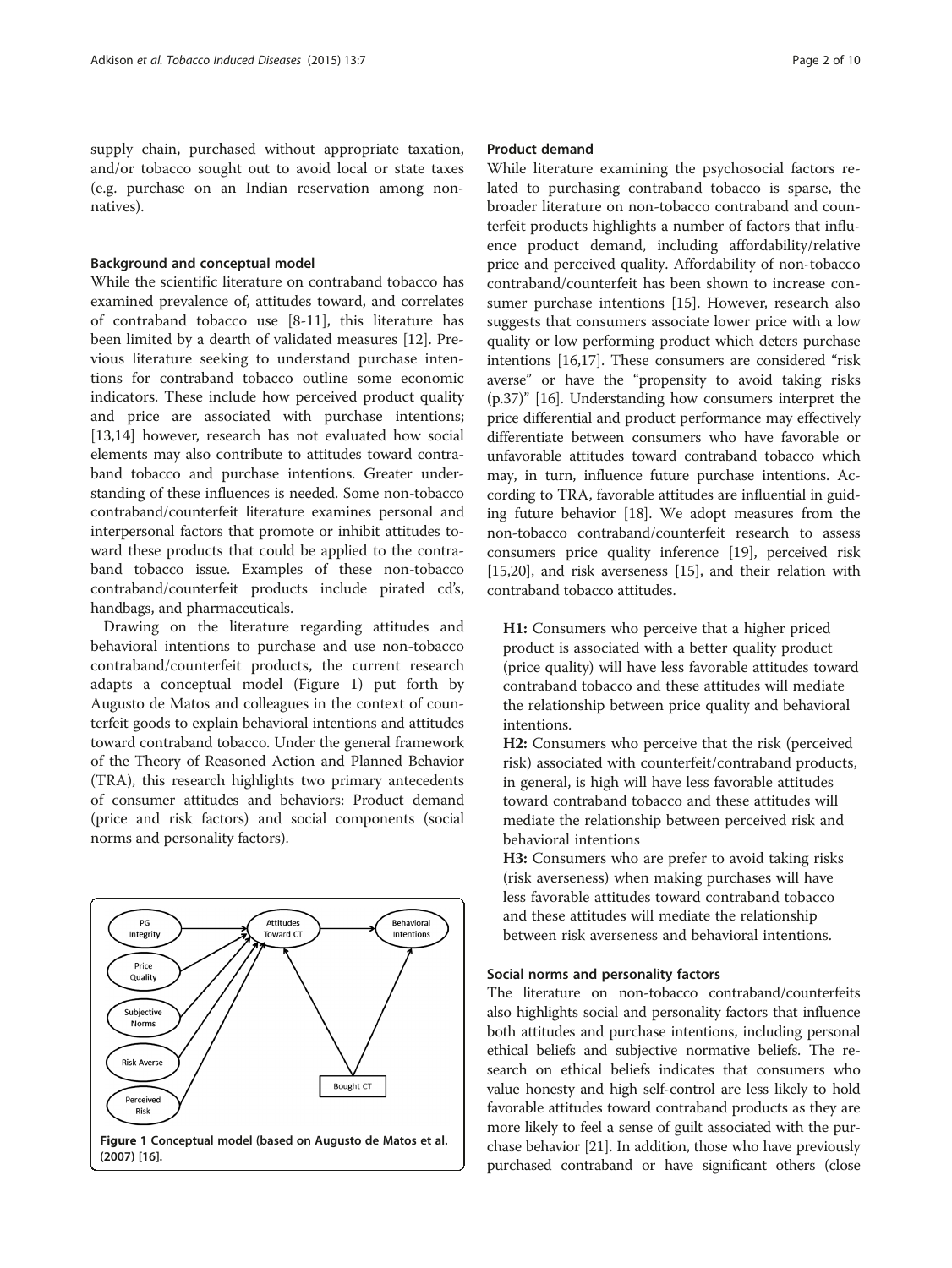<span id="page-2-0"></span>friends or family) who purchase or support the purchase of contraband products will experience social pressure to have more favorable attitudes toward contraband and purchase behavior. We utilize the measures from the nontobacco contraband research to assess how integrity, personal gratification, and subjective norms, may be associated with attitudes toward contraband tobacco (Table 1) and behavioral intentions to purchase contraband products.

H4: Consumers who have high levels of integrity will have less favorable attitudes toward contraband tobacco and these attitudes will mediate the relationship between integrity and behavioral intentions

H5: Consumers who value personal gratification will have less favorable attitudes toward contraband tobacco and these attitudes will mediate the relationship between personal gratification and behavioral intentions

H6: Consumers who perceive their significant others (subjective norms) would approve of the behavior will have more favorable attitudes toward contraband tobacco and these attitudes will mediate the relationship between subjective norms and behavioral intentions H7: Having previously purchased contraband tobacco will be associated with more favorable attitudes toward contraband tobacco and behavioral intentions.

The TRA and prior research on non-tobacco contraband consistently shows that product-related attitudes

predict future purchase intention [[18,22](#page-8-0)]. In other words, consumers who hold favorable attitudes toward a product are more likely to express behavioral intentions toward purchasing that product.

H8: Consumers with positive attitudes about contraband tobacco will have more favorable attitudes toward contraband tobacco higher behavioral intentions to purchase contraband products.

## **Methods**

In May 2013, a pilot survey was developed to assess attitudes, behaviors, and purchase intentions for contraband tobacco based on previous research regarding nontobacco contraband [[16\]](#page-8-0). The survey was administered using the Qualtrics web survey platform via Amazon Mechanical Turk (MTurk), a crowdsourcing resource. Crowdsourcing refers to the outsourcing of tasks to a large pool of individuals over the Internet in return for compensation and has been utilized (MTurk in particular) for a variety of academic social science research, where it has been shown to be a reliable and useful approach to data collection [\[23](#page-8-0)]. Furthermore, because of the large and diverse pool of MTurk workers, data is generated among a diverse sample [[24-26\]](#page-8-0) in a fast [\[27](#page-8-0)], inexpensive [\[25](#page-8-0)], and reliable way [[24](#page-8-0),[28](#page-8-0)].

The study sample was limited to MTurk workers who were current smokers age 18 and older and lived in either the United States or Canada. Respondents first completed an informed consent and were then administered screening questions to assess whether they were

Table 1 Demographic characteristics by contraband tobacco purchase

|          |                   | Non-buyers % | <b>Buyers %</b> | N (% sample) | $x^2$      |
|----------|-------------------|--------------|-----------------|--------------|------------|
| Sex      | Male              | 51.4         | 48.6            | 245 (50.7)   | p < .000   |
|          | Female            | 70.2         | 29.8            | 238 (49.3)   |            |
| Race     | White             | 63.0         | 37.0            | 357 (73.9)   | p < .031   |
|          | Black             | 55.2         | 44.8            | 29(6.0)      |            |
|          | NA/FN             | 70.0         | 30.0            | 10(2.1)      |            |
|          | Asian             | 41.8         | 58.2            | 55 (11.4)    |            |
|          | Multiracial/Other | 68.8         | 31.3            | 32(6.6)      |            |
| Hispanic | Yes               | 43.3         | 56.7            | 60 (12.4)    | $p = .003$ |
|          | No                | 56.7         | 36.9            | 423 (87.6)   |            |
| Age      | $18 - 25$         | 52.8         | 47.2            | 125 (25.9)   | $p = .223$ |
|          | $26 - 30$         | 63.6         | 36.4            | 129(26.7)    |            |
|          | $31 - 40$         | 63.0         | 37.0            | 119 (24.6)   |            |
|          | $40+$             | 63.6         | 36.4            | 110 (22.8)   |            |
| SDS      | Low               | 60.7         | 39.3            | 61(12.6)     | $p = .128$ |
|          | Medium            | 57.2         | 42.8            | 278 (57.6)   |            |
|          | High              | 67.4         | 32.6            | 144 (29.8)   |            |

Note: NA/FN were not classified as "buyers" if they reported purchasing on an Indian Reservation or First Nations Reserve.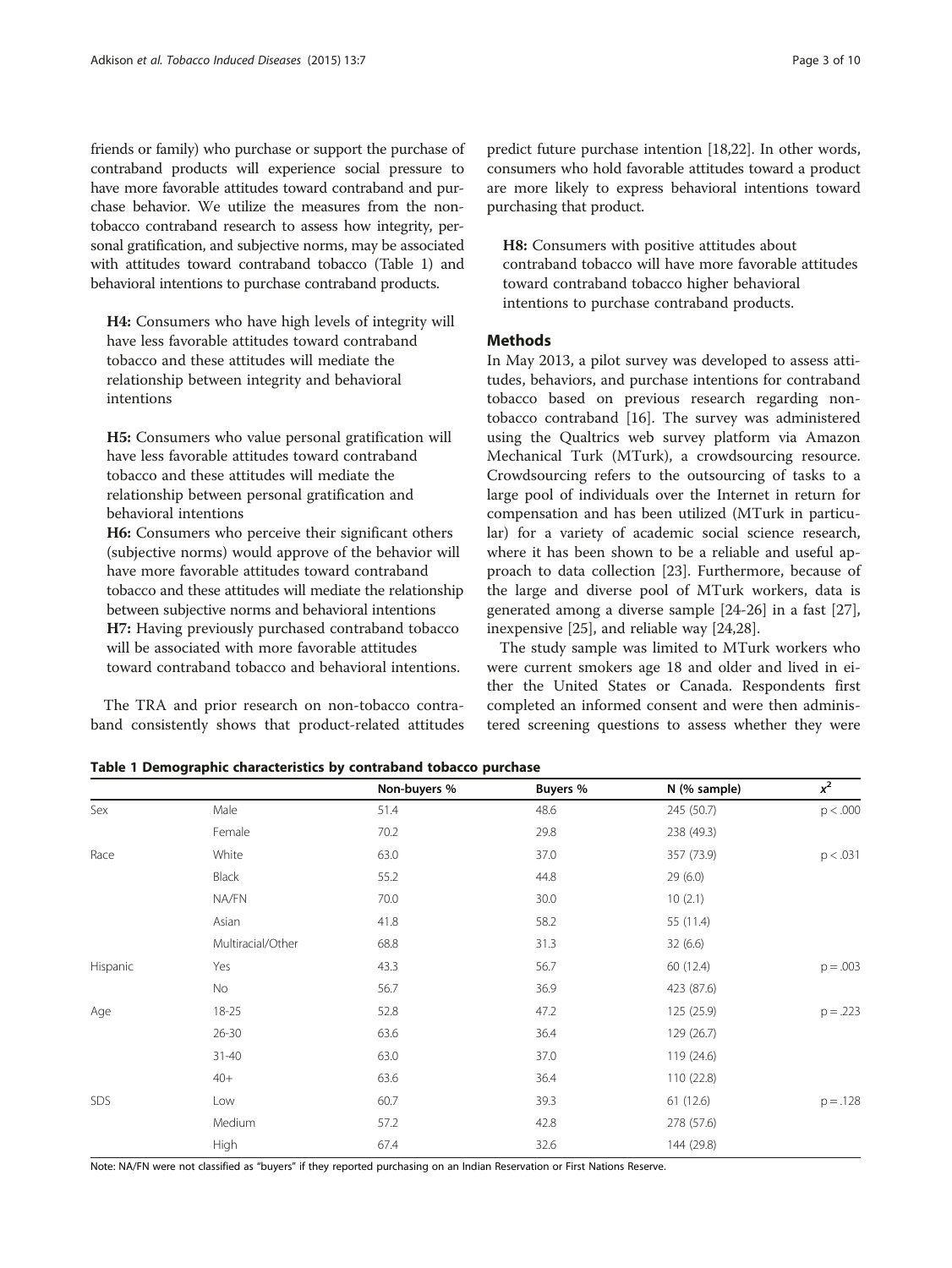qualified to complete the task. Smoking status was determined by a single question asking if the participant had smoked one or more cigarettes in the past 30 days. Respondents were compensated \$1 USD for completing the 20 minute survey. This study was approved by the Institutional Review Board at Roswell Park Cancer Institute.

#### Measures

#### Contraband tobacco

For this research, contraband tobacco is defined as tobacco obtained outside regulated wholesale and retail channels, bought without the requisite taxes applied ([http://www.rcmp-grc.gc.ca/pubs/tobac-tabac/tobacco-](http://www.rcmp-grc.gc.ca/pubs/tobac-tabac/tobacco-tabac-strat-2008-eng.htm)

[tabac-strat-2008-eng.htm\)](http://www.rcmp-grc.gc.ca/pubs/tobac-tabac/tobacco-tabac-strat-2008-eng.htm), or purchased to avoid paying required taxes. Investigators have used an array of questions to estimate this behavior, so we used existing survey items and applied a relatively broad definition of contraband to capture as many smokers open to contraband use as possible, to have a sufficiently large sample to validate the measures. Respondents were classified as having purchased contraband tobacco if they responded "yes" to any of the 5 following questions: "Have you personally ever purchased contraband tobacco," "In the past six months, have you regularly bought cigarettes outside the US (for US respondents)/in the US (for Canadians), "In the past 12 months, have you bought cigarettes that you think may have been smuggled or stolen," "Have you EVER purchased cigarettes on an Indian Reservation/from a First Nations Reserve (among non-Indian respondents)," or "Have you EVER purchased cigarettes from a non-retail source, such as out of a person's home, out a person's vehicle, or from someone on the street?"

#### Marlowe-crowne social desirability scale

The Marlowe-Crowne Social Desirability Scale (MCSDS) has been used widely to assess social desirability bias among respondents. Because in some instances we were asking about illicit behaviors, respondents were also administered the full 33 item MCSDS to assess possible social desirability bias. Scale scores were classified into three levels: low, medium, high [\[29\]](#page-8-0). We hypothesized that those showing high social desirability bias may underreport contraband purchase behaviors and related attitudes.

# Indicators of contraband tobacco purchase/use

Six scales were adopted from research on attitudes toward non-tobacco contraband products to assess their usefulness for evaluating intended purchase or use of contraband tobacco. The scale items are presented in Table [2](#page-4-0) along with the means and standard deviations.<sup>a</sup> One 5-item scale was specifically adapted to assess attitudes regarding contraband tobacco.

## Analyses

We employed SPSS 21 (IBM, Armonk NY) to assess demographic characteristics, conduct t-tests, and perform exploratory factor analyses (EFA). Dimensionality assessment using EFA involved extraction with Principal Axis Factoring and a Direct Oblimin rotation. Direct Oblimin was selected because it allows for the factors to be intercorrelated. Eigenvalues greater than 1 were accepted as components. Amos (IBM, Armonk, NY) was used to conduct the confirmatory factor analysis (CFA) and structural equation modeling (SEM). Model fit in CFA and SEM was assessed using several metrics, including the comparative fit index (CFI > 0.95), root-mean-square error of approximation (RMSEA < 0.05), goodness of fit index  $(GFI > 0.95)$ , and minimum discrepancy  $(CMIN/DF < 3)$ [[30](#page-8-0)-[32\]](#page-8-0). The SEM used full information maximumlikelihood estimation. The bootstrap resampling technique with bias correction was employed to assess mediation [[33](#page-8-0)]. Convergent and discriminant validity were assessed by examining average variance extracted  $(AVE > 0.05)$ , maximum shared variance (MSV), and average shared variance (ASV) where MSV < AVE and ASV < AVE indicate validity [\[34\]](#page-8-0). The analyses for this article are presented in four parts. First we outline the sample demographics. Second, we performed exploratory and confirmatory factor analyses to assess model fit. Third, we assessed the validity and reliability of proposed scales to assess attitudes toward contraband tobacco. Finally, we tested the structural model for how the measures were related to attitudes toward contraband tobacco.

# Results

Overall, nearly 40% of respondents reported purchasing contraband tobacco at some point during the assessed time frames (39.3%). Table [3](#page-5-0) outlines the descriptive statistics for the sample population by whether or not the respondent reported purchasing contraband tobacco in the past. Males,  $(\chi^2(1, N = 483) = 17.77, p < .000)$  and those who identified as Hispanic  $(\chi^2(1, N = 483) = 8.62,$ p = .003) were more likely to purchase contraband tobacco. Age and ranking on the Marlowe-Crowne Social Desirability Scale were not significantly associated with previous purchase.

Means and standard deviations for each of the measures proposed by contraband tobacco purchase status (buyer vs. non-buyer) are presented in Table [1.](#page-2-0) Overall, those who reported a previous purchase of contraband tobacco were significantly more likely to report higher subjective norms supportive of counterfeit products, higher levels of intentions toward purchasing counterfeit products, lower perceived risk associated with these products, and to have more favorable attitudes toward contraband cigarettes than those who had not purchased contraband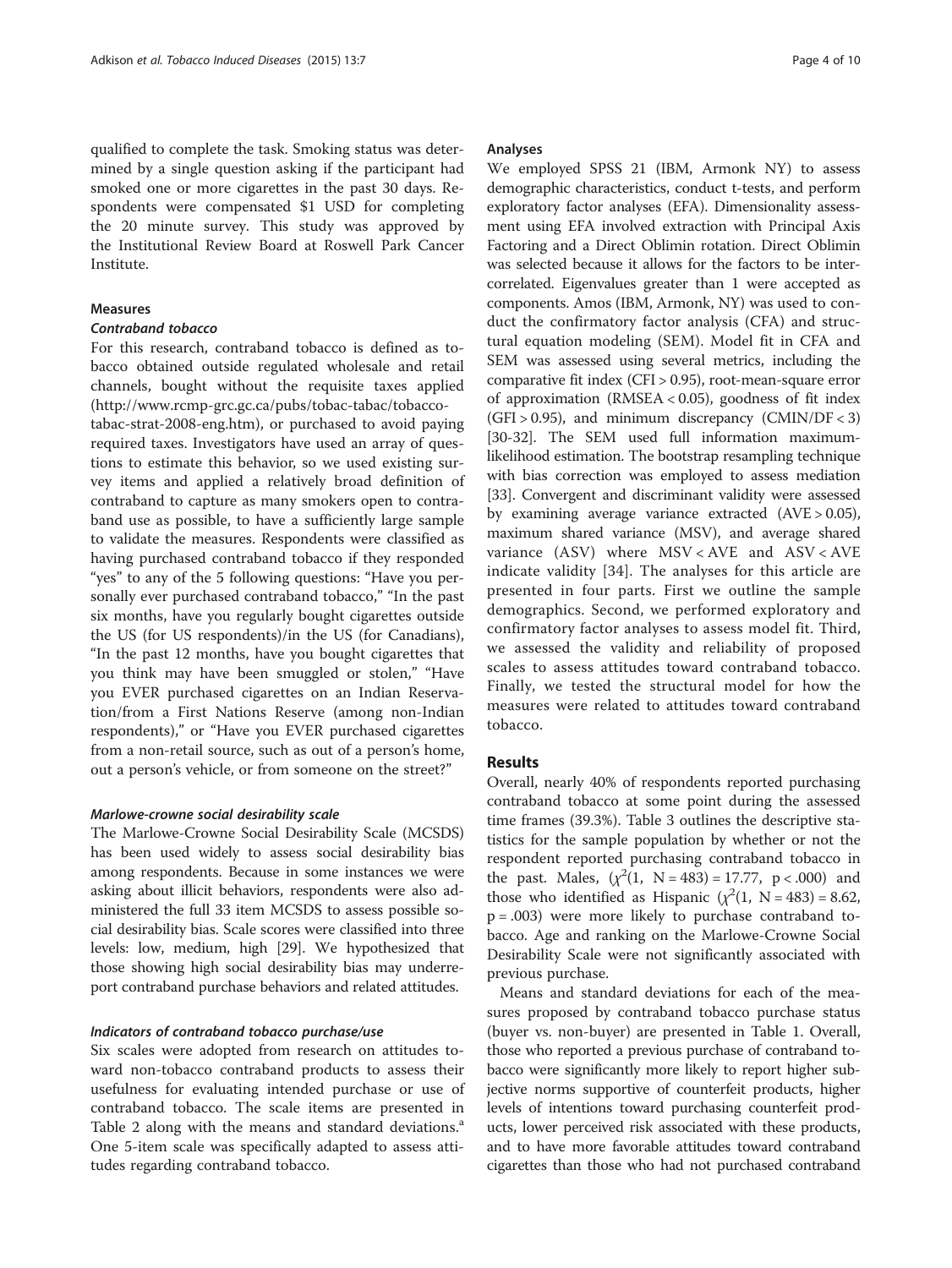## <span id="page-4-0"></span>Table 2 Means, Standard Deviations, and T-Tests of items by contraband tobacco purchase status (N = 483)

| Scale            |                                                                                                       | Non-buyer (60.7%) Buyer (39.3%) T-Test |              |                                   |
|------------------|-------------------------------------------------------------------------------------------------------|----------------------------------------|--------------|-----------------------------------|
|                  | Price quality inference (Lichtenstein et al., 1993 [19];<br>Huang et al., 2004 [15]) $\alpha$ = 0.880 | Mean (SD)                              | Mean (SD)    |                                   |
| PQ1              | Generally speaking, the higher the price of a product, the higher the quality                         | 2.99 (1.107)                           | 2.81 (1.042) | $t(481) = 1.75$ , $p = 0.08$      |
| PQ <sub>2</sub>  | The price of a product is a good indicator of its quality                                             | 2.89 (1.118)                           | 2.83 (1.040) | $t(481) = 0.55$ , $p = 0.58$      |
| PQ3              | You always have to pay a bit more for the best                                                        | 2.54 (1.148)                           | 2.39 (1.106) | $t(481) = 1.34$ , $p = 0.18$      |
|                  | Risk averseness (Huang et al., 2004 [15]; Donthu and Garcia, 1999 [36]) $\alpha$ = 0.708              |                                        |              |                                   |
| RA1              | When I buy something, I prefer not taking risks                                                       | 2.04 (0.869)                           | 2.19 (0.870) | $t(481) = -1.88$ , $p = 0.06$     |
| RA <sub>2</sub>  | I like to be sure the product is a good one before buying it                                          | 1.76(0.643)                            | 1.86(0.736)  | $t(481) = -1.55$ , p = 0.12       |
| RA3              | I don't like to feel uncertainty when I buy something                                                 | 1.77(0.735)                            | 1.97 (0.806) | $t(481) = -2.85$ , $p < 0.01$     |
|                  | Subjective norm (Ajzen, 1991 [37]) $\alpha$ = 0.915                                                   |                                        |              |                                   |
| SN <sub>1</sub>  | My relatives and friends approve my decision to buy counterfeited products                            | 2.20 (1.000)                           | 2.61 (1.077) | $t(481) = -4.17$ , $p < 0.00$     |
| SN <sub>2</sub>  | My relative and friends think that I should buy counterfeited products                                | 2.09 (0.980)                           | 2.44 (1.096) | $t(371.34) = -3.57$ , p < 0.00    |
|                  | Behavioral intentions (Zeithaml et al., 1996 [38]) $\alpha$ = 0.939                                   |                                        |              |                                   |
|                  | Considering today, what are the chances that you                                                      |                                        |              |                                   |
| BI1              | think about a counterfeited product as a choice when buying something                                 | 1.85 (1.054)                           | 2.45 (1.134) | $t(382.24) = -5.90$ , $p < 0.00$  |
| BI <sub>2</sub>  | buy a counterfeited product                                                                           | 1.72 (0.950)                           | 2.33(1.108)  | $t(359.22) = -6.29$ , $p < 0.00$  |
| BI3              | recommend to friends and relatives that they buy a counterfeited<br>product                           | 1.59 (0.904)                           | 2.11(1.105)  | $t(346.60) = -5.42$ , $p < 0.00$  |
| BI4              | say favorable things about counterfeited products                                                     | 1.75(0.970)                            | 2.31 (1.161) | $t(352.21) = -5.51$ , $p < 0.00$  |
|                  | Perceived risk (Dowling and Staelin, 1994 [20]) $\alpha$ = 0.766                                      |                                        |              |                                   |
| PR1              | The risk that I take when I buy a counterfeited product is high                                       | 2.10 (1.052)                           | 2.50 (1.130) | $t(382.84) = -3.95$ , $p < 0.00$  |
| PR <sub>2</sub>  | There is high probability that the product doesn't work                                               | 1.94 (0.899)                           | 2.32(1.006)  | $t(370.79) = -4.29$ , $p < 0.00$  |
| PR <sub>3</sub>  | Spending money on a counterfeited product might be a bad decision                                     | 1.65(0.787)                            | 2.03 (0.934) | $t(481) = -4.79$ , $p < 0.00$     |
|                  | Integrity (Ang et al., 2001 [21]) scale measured with PG: $\alpha$ = 0.866                            |                                        |              |                                   |
| INT <sub>1</sub> | I consider honesty as an important quality for one's character                                        | 1.49 (0.676)                           | 1.75 (0.748) | $t(481) = -3.85$ , $p < 0.00$     |
| INT <sub>2</sub> | I consider it very important that people be polite                                                    | 1.68(0.735)                            | 1.88(0.811)  | $t(481) = -2.80, p < 0.00$        |
| INT <sub>3</sub> | I admire responsible people                                                                           | 1.55 (0.674)                           | 1.82 (0.868) | $t(481) = -3.78$ , $p < 0.00$     |
| INT4             | I like people that have self-control                                                                  | 1.60(0.679)                            | 1.87(0.835)  | $t(481) = -3.91$ , $p < 0.00$     |
|                  | Personal gratification (Ang et al., 2001 [21])                                                        |                                        |              |                                   |
| PG               | I always attempt to a have a sense of accomplishment                                                  | 1.70 (0.734)                           | 2.02 (0.911) | $t(481) = -4.15$ , $p < 0.00$     |
|                  | Attitude toward contraband tobacco adapted scale $\alpha$ = 0.906                                     |                                        |              |                                   |
| ACT <sub>1</sub> | Considering price, I prefer contraband cigarettes                                                     | 1.90 (0.876)                           | 2.49 (1.032) | $t(356.41) = -6.49$ , $p < 0.00$  |
| ACT <sub>2</sub> | I like shopping for contraband cigarettes                                                             | 2.04 (1.091)                           | 2.79 (1.241) | $t(366.37) = -6.83$ , $p < 0.00$  |
| ACT3             | Buying contraband cigarettes generally benefits the consumer                                          | 2.68 (1.217)                           | 3.24 (1.160) | $t(481) = -5.04$ , $p < 0.00$     |
| ACT4             | There's nothing wrong with purchasing contraband tobacco                                              | 1.72 (0.845)                           | 2.29(1.115)  | $t(326.68) = -6.33$ , p<br>< 0.00 |
|                  | ACT5 Generally speaking, buying contraband cigarettes is a better choice                              | 2.22(1.117)                            | 2.90 (1.180) | $t(481) = -6.37$ , p < 0.00       |

Note: All questions asked on a 5-pt. likert scale such that higher scores indicate potential increased preference for CT: SN, INT, PG (1) strongly disagree (5) strongly agree; PQ, RA, PR (1) strongly agree (5) strongly disagree; BI (1) no chance (5) very good chance.

tobacco. T-tests showed that the individual measures for price quality and risk averseness were unable to differentiate between buyers and non-buyers of contraband tobacco. The majority of the proposed scales had a high level of internal consistency, with alphas ranging from 0.77 to 0.91. The scale assessing risk averseness had a moderate alpha

of 0.70. The risk averseness scale was ultimately dropped from the measurement model due to moderate internal consistency, lack of convergent validity, and invariance issues identified at a later stage of analysis (convergent validity concerns for the latent factor RA: AVE = 0.459, and invariance concerns based on SDS performance).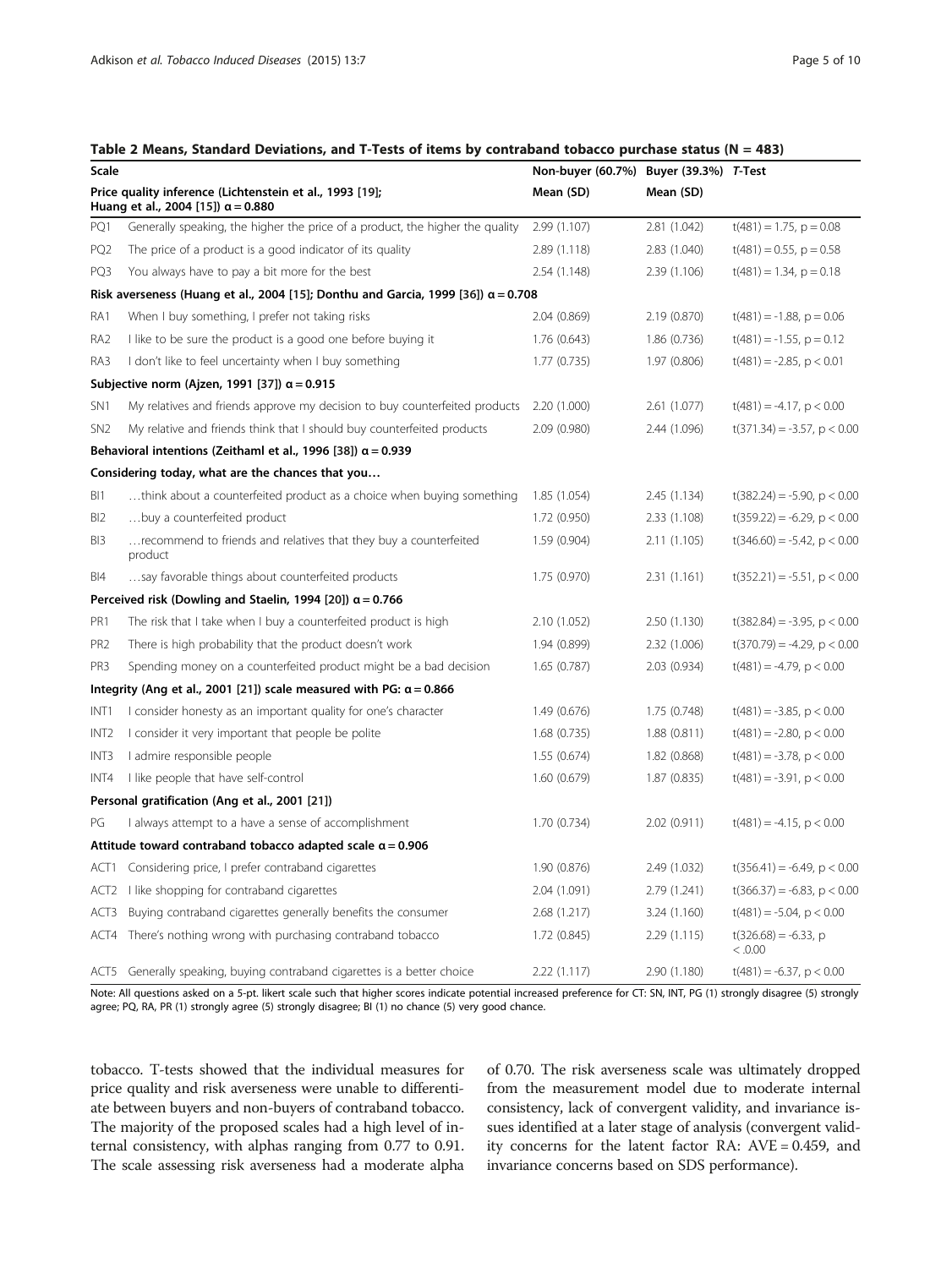<span id="page-5-0"></span>Table 3 Inter-correlations between factors

| Factor     | <b>ATC</b> | PO       | INT/PG   | BI       | SΝ    | <b>PR</b> |
|------------|------------|----------|----------|----------|-------|-----------|
| <b>ATC</b> |            |          |          |          |       |           |
| PQ         | $-0.024$   |          |          |          |       |           |
| INT/PG     | $-0.352$   | $-0.068$ |          |          |       |           |
| BI         | $-0.599$   | 0.021    | 0.412    |          |       |           |
| <b>SN</b>  | 0.524      | $-0.052$ | $-0.359$ | $-0.489$ |       |           |
| <b>PR</b>  | 0.482      | 0.017    | $-0.490$ | $-0.536$ | 0.374 |           |

## **Dimensionality**

Following this, we employed EFA with principal axis factoring and Direct Oblimin rotation. Dimensionality was present for most of the proposed measures; however, Integrity and Personal Gratification loaded on the same factor, consistent with previous research [\[16](#page-8-0)]. The pattern matrix is available in the Additional file [1](#page-8-0): Supplemental material. Factor intercorrelations ranged from -0.599 (BI vs ATC) to +0.482 (ATC vs PR), validating the use of oblique rotation (see Table [2](#page-4-0)).

Next, we conducted a CFA on the proposed measurement model (Figure 2). Confirmatory factor analysis demonstrated good model fit (CMIN/DF: 2.145, GFI: 0.925, CFI: 0.970, RMSEA: 0.049, PCLOSE: 0.618), however modification indices and estimated parameter change values indicated the error terms between ATC2 and ATC3 and BI1 and BI2 should be freely estimated. The addition of these improved model fit (CMIN/DF 1.839, GFI: 0.937, CFI: 0.979, RMSEA: 0.042, PCLOSE: 0.978). Invariance tests established that each of the instruments accurately measured the same constructs (or traits) across sex, contraband tobacco purchase status, and performance on the Marlowe-Crowne Social Desirability Scale.

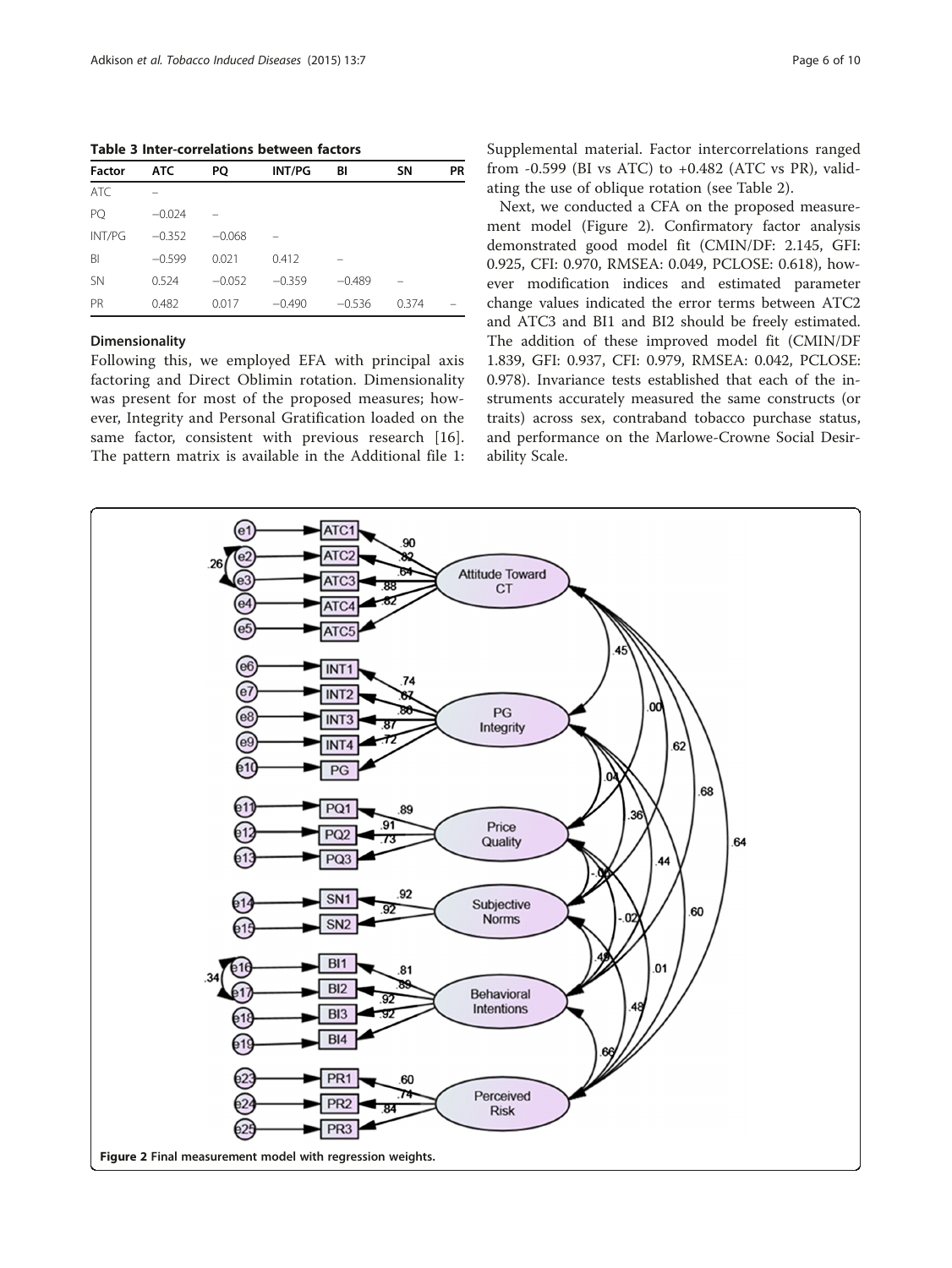Table 4 Validity of the measurement model

| <b>Scales</b> | <b>CR</b> | <b>AVE</b> | <b>MSV</b> | ASV   | BI       | ACT      | PGI   | PQ       | SN    | PR    |
|---------------|-----------|------------|------------|-------|----------|----------|-------|----------|-------|-------|
| BI            | 0.936     | 0.786      | 0.468      | 0.270 | 0.886    |          |       |          |       |       |
| <b>ACT</b>    | 0.909     | 0.668      | 0.468      | 0.292 | 0.684    | 0.818    |       |          |       |       |
| PGI           | 0.883     | 0.604      | 0.364      | 0.179 | 0.441    | 0.449    | 0.777 |          |       |       |
| <b>PQ</b>     | 0.886     | 0.722      | 0.004      | 0.001 | $-0.023$ | $-0.002$ | 0.043 | 0.850    |       |       |
| <b>SN</b>     | 0.915     | 0.843      | 0.383      | 0.200 | 0.495    | 0.619    | 0.364 | $-0.062$ | 0.918 |       |
| <b>PR</b>     | 0.774     | 0.537      | 0.441      | 0.289 | 0.664    | 0.640    | 0.603 | 0.007    | 0.483 | 0.733 |

Notes: CR-Composite Reliability; AVE-Average Variance Extracted; Variance; ASV-Average Shared Variance; Square root of AVE (diagonal elements) and correlation between latent variables (off-diagonal elements); Risk Averseness was dropped from the model due to validity issues.

#### Reliability and validity of the measurement model

Table 4 presents the validity of the measurement model. The composite reliability (CR) for the measurement model was greater than 0.7, with average variance extracted (AVE) greater than 0.5. Given the CR was greater than the AVE for each measure, convergent validity was established. The AVE was greater than the maximum shared variance (MSV) and the average shared variance (ASV) for each measure, establishing discriminant validity [[35\]](#page-9-0).

#### Structural model

A model evaluating the direct effect for each indicator on behavioral intentions to purchase contraband products was first assessed. The structural model fit the data well (CMIN/DF 1.901, CFI: 0.980, GFI:0.950, RMSEA: 0.043, PCLOSE: 0.907). Lower perceived risk, favorable subjective norms, and having previously purchased contraband tobacco were directly associated with behavioral intentions (see Table 5).

Next, a mediation model including the significant direct paths to behavioral intentions and indirect paths from each of the hypothesized indicators through attitudes toward contraband tobacco was tested. The model fit the data well (CMIN/DF:1.879, CFI:0.975, GFI:0.932, RMSEA: 0.043, PCLOSE:0.970). Perceived risk, subjective norms, and prior purchase of contraband tobacco were significantly associated with favorable attitudes toward contraband tobacco which was significantly associated with behavioral intentions in partial support of hypothesis 2, 6, 7, and 8. Bootstrapping was used to assess the significance of the mediated relationships. Perceived risk retained a significant direct effect on behavioral intentions as well as a significant indirect effect through attitudes toward contraband tobacco. Attitudes toward contraband tobacco fully mediated the relationship between subjective norms and behavioral intention and prior purchase and behavioral intention (Table 5). Integrity/Personal Gratification and price quality were not directly associated with attitudes toward contraband tobacco or indirectly with behavioral intentions, not supporting hypothesis 1, 4, or 5(Table 5). Hypothesis 3 was not assessed because the proposed measure was dropped from the model due to validity concerns Figure [3.](#page-7-0)

# Discussion

There are few validated measures for evaluating attitudes about contraband tobacco, including behavioral intentions. The current research used established measures of non-tobacco contraband/counterfeit attitudes, under the framework of the Theory of Reasoned Action, to assess their relevance for contraband tobacco among a sample of smokers. The structural model indicated that, at least among our sample, indicators of attitude and behavior are partially accounted for by the perceived risks associated with purchasing illicit products. Perceived risk had a strong impact on both attitudes toward contraband tobacco and behavioral intentions. This finding is consistent with economics research showing that increased perceived risk associated with the product quality reduces purchase intentions. Respondents' perceptions that family and/or friends would support the purchase of these products were also associated with behavioral intentions, though this relationship was fully mediated by attitudes toward contraband tobacco. Overall, the model accounted for over half of the variance in attitudes toward contraband tobacco (53%) and behavioral intentions (54%) to purchase illicit products.

Table 5 Significant relationships for the direct and mediated structural model

| <b>Hypothesis</b>                                         | Direct Effect without<br>Mediator (p-val) | Direct Effect with<br>Mediator (p-val) | <b>Standardized Indirect</b><br>Beta (p-val) | <b>Mediation observed</b> |  |
|-----------------------------------------------------------|-------------------------------------------|----------------------------------------|----------------------------------------------|---------------------------|--|
| $\text{BCT} \rightarrow \text{ATC} \rightarrow \text{BI}$ | 0.125(.001)                               | $0.067$ (.110)                         | .066(.001)                                   | <b>Full Mediation</b>     |  |
| $SN \rightarrow$ ATC $\rightarrow$ BL                     | 0.219(0.001)                              | $0.063$ (.228)                         | .156(.001)                                   | <b>Full Mediation</b>     |  |
| $PR \rightarrow ATC \rightarrow BI$                       | $0.521$ $(.001)$                          | 0.377(0.001)                           | .153 (.001)                                  | Partial Mediation         |  |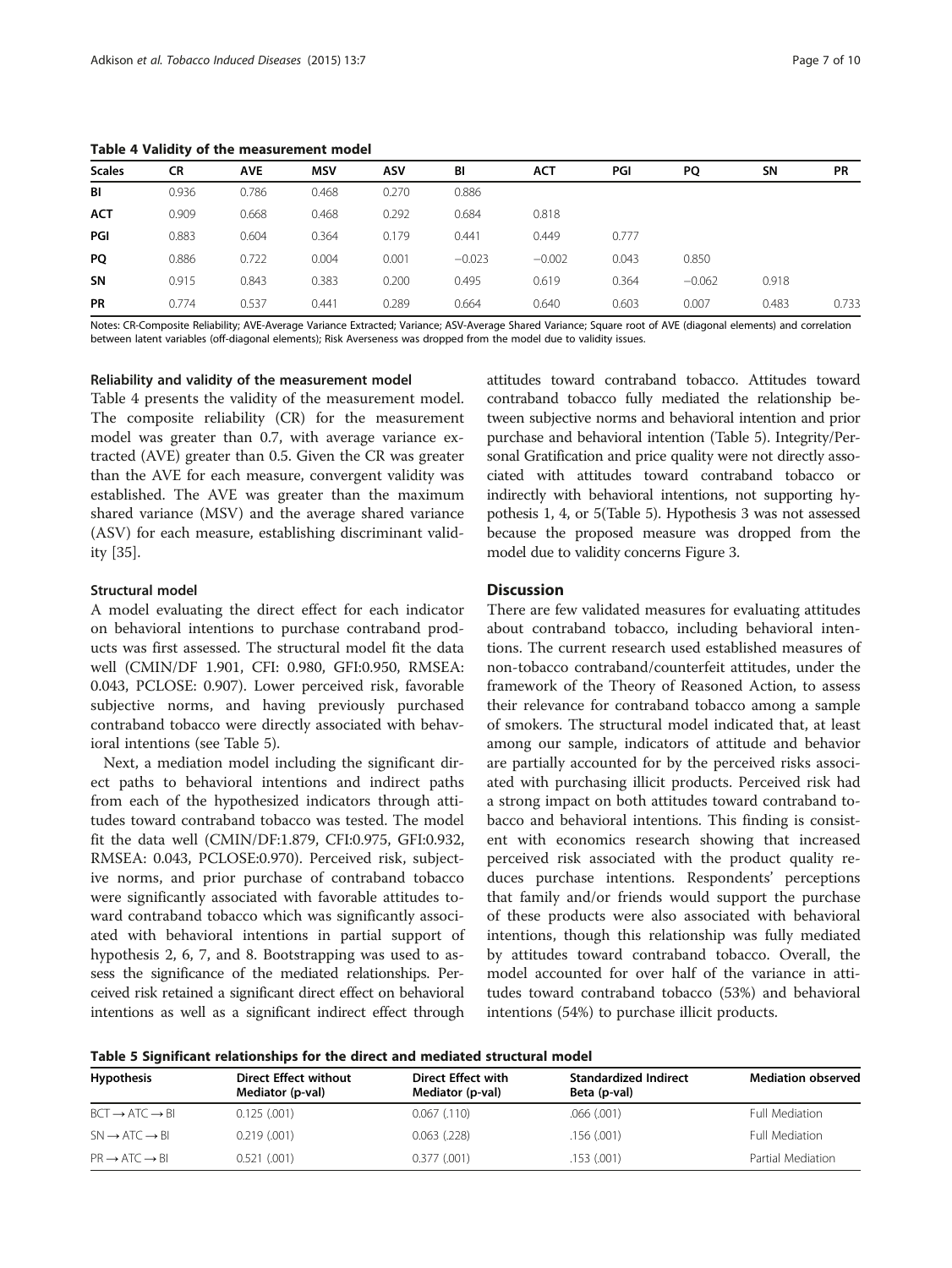

<span id="page-7-0"></span>

The final model varied from our initial hypotheses, not supporting the hypothesis that price quality and integrity were associated with behavioral intentions or attitudes toward contraband tobacco. While this may be a sample specific finding, it may also suggest that the relationship between antecedents of purchase behavior may be somewhat different than those for non-tobacco contraband. It is possible that the lack of relationship between product quality and attitudes regarding contraband tobacco may be because the majority of contraband tobacco is not counterfeit and is therefore the same product as that commercially sold with appropriate taxation. Product quality may be specifically associated with counterfeit rather than contraband cigarettes, as counterfeit cigarettes are illegally produced by someone other than the trademark holder. The statistical finding was also somewhat expected given the inability for the measure to differentiate between respondents who had previously purchased contraband tobacco and those who had not and is consistent with previous research for non-tobacco contraband/counterfeits [[16\]](#page-8-0). However, it should be noted that, the broad definition of contraband tobacco we applied in the current research may have captured some respondents who purchased counterfeit rather than contraband tobacco products, which may introduce some error.

Attitudes toward contraband tobacco mediated the relationship between prior purchase and behavioral intentions and favorable subjective norms and behavioral intentions. This highlights the importance of prior experience in influencing attitudes, which then influence behavior. Also, the measure of subjective norms was the strongest indicator of attitudes, which highlights the important role that family and friends have in influencing consumer behavior. These findings provide an avenue for public health communications about contraband tobacco to influence attitudes and future behaviors.

## Limitations

This study is subject to a number of limitations. While Amazon Mechanical Turk has been extensively used in research, it by its nature cannot produce a representative sample, so prevalence estimates are not expected to generalize beyond this study; however, the intention of this study was to test the validity of a set of measures not to assess population estimates of contraband tobacco use.

In addition, we employed a very broad definition of contraband tobacco purchase, intending to capture as many smokers as possible who have or would be open to contraband tobacco use. The questions used to capture contraband tobacco use also assessed purchase of these cigarettes across a number of time frames rather than a specified time frame. It is possible that if the questions were phrased differently the results may be somewhat different. Future research should examine the validity of this model with respect to various forms of tax avoidance and evasion, as well as other forms of contraband tobacco purchase.

Finally, this study used and adapted a variety of existing questions from previous research about attitudes and behaviors associated with counterfeit products, though was not exhaustive of the possible social, behavioral, and economic indicators that may be applicable to contraband tobacco. It would be useful to conduct focus groups among smokers to determine how relevant each of the domains is to contraband tobacco attitudes and purchase intentions as well as to determine if other indicators would further our understanding of behavioral intentions.

## **Conclusions**

Developing a measurement and structural model for understanding attitudes toward contraband tobacco is important given increasing regulation of tobacco products. As taxes on tobacco products increase, among other changes, there may become an increased incentive for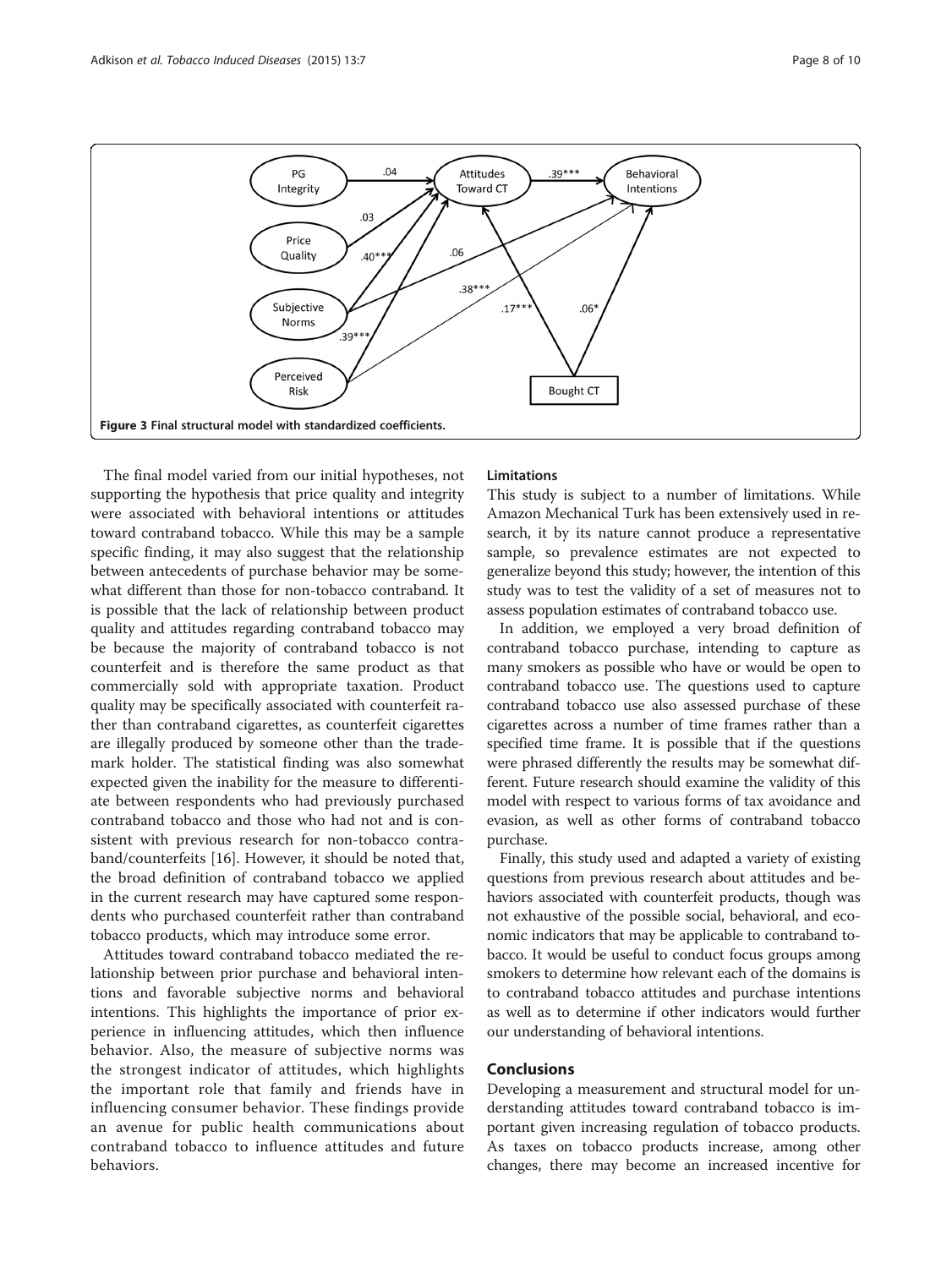<span id="page-8-0"></span>consumers to seek out lower price alternatives which may include tapping into illicit markets. Similarly, should regulatory actions establish product standards that significantly alter current products (e.g., removing menthol; reducing nicotine), smokers may be motivated to seek out noncompliant products. Establishing what elements influence attitudes regarding contraband may inform efforts to curtail the development of these markets.

# **Endnote**

The scale items are presented in Table [2](#page-4-0) along with the means and standard deviations.

## Additional file

[Additional file 1:](http://www.tobaccoinduceddiseases.com/content/supplementary/s12971-015-0032-0-s1.docx) Supplemental Material: Pattern Matrix.

#### Competing interests

The authors declare that they have no competing interests.

#### Authors' contributions

RJO designed the study and contributed the manuscript. SEA executed the data collection, performed the analysis, and contributed to the manuscript. RS and MC contributed to the manuscript. All authors read and approved the final document.

#### Funding

This work was supported by National Cancer Institute (P30 CA016036) with developmental funds from the RPCI Cancer Center Support Grant. The funder had no role in the design of the research, analysis of data, development of the manuscript, or decision to submit the manuscript for publication.

#### Author details

<sup>1</sup>Department of Health Behavior, Roswell Park Cancer Institute, 60 Carlton Street, Buffalo, NY 14263, USA. <sup>2</sup>Dalla Lana School of Public Health, University of Toronto, T523, 33 Russell St., Toronto, ON M5S 2S1, Canada. <sup>3</sup>The Ontario Tobacco Research Unit, Dalla Lana School of Public Health, University of Toronto, 155 College Street, 5th Floor, Toronto, ON M5T3M7, Canada.

#### Received: 12 September 2014 Accepted: 15 March 2015 Published online: 27 March 2015

#### References

- Stehr M. Cigarette tax avoidance and evasion. J Health Econ. 2005;24(2):277–97.
- Ayers JW, Ribisl K, Brownstein JS. Using search query surveillance to monitor tax avoidance and smoking cessation following the United States' 2009 "SCHIP" cigarette tax increase PloS one. 2011;6(3). Epub e16777. doi:10.1371/journal.pone.0016777.
- Hyland A, Bauer JE, Li Q, Abrams SM, Higbee C, Peppone L, et al. Higher cigarette prices influence cigarette purchase patterns. Tob Control. 2005;14(2):86–92.
- 4. Hyland A, Laux FL, Higbee C, Hastings G, Ross H, Chaloupka FJ, et al. Cigarette purchase patterns in four countries and the relationship with cessation: findings from the International Tobacco Control (ITC) Four Country Survey. Tob Control. 2006;15 suppl 3:iii59–64.
- 5. Licari MJ, Meier KJ. Regulatory policy when behavior is addictive: smoking, cigarette taxes and bootlegging. Pol Res Q. 1997;50(1):5–24.
- 6. O'Connor RJ, Bansal-Travers M, Carter LP, Cummings KM. What would menthol smokers do if menthol in cigarettes were banned? Behavioral intentions and simulated demand. Addiction. 2012;107(7):1330–8.
- 7. TPSAC. Menthol cigarettes: No disproportionate impact on public health 2011.
- 8. Coady MH, Chan CA, Sacks R, Mbamalu IG, Kansagra SM. The impact of cigarette excise tax increases on purchasing behaviors among New York city smokers. Am J Public Health. 2013;103(6):e54–60.
- 9. Cantrell J, Hung D, Fahs MC, Shelley D. Purchasing patterns and smoking behaviors after a large tobacco tax increase: a study of Chinese Americans living in New York City. Public Health Rep. 2008;123(2):135–46.
- 10. Shelley D, Cantrell MJ, Moon-Howard J, Ramjohn DQ, VanDevanter N. The \$5 man: the underground economic response to a large cigarette tax increase in New York City. Am J Public Health. 2007;97(8):1483–8.
- 11. Wiltshire S, Bancroft A, Amos A, Parry O. "They're doing people a service" qualitative study of smoking, smuggling, and social deprivation. BMJ. 2001;323(7306):203–7.
- 12. Lasnier B, Cantinotti M, Leclerc B-S. Prévalence e l'achat et de l'usage de tabac illicite chez les fumeurs québecois, 2005-2010. Drogues Santé et societé. 2011;10(2):1–53.
- 13. Bhagwati J, Hansen B. A Theoretical Analysis of Smuggling. Q J Econ. 1973;87(2):172–87.
- 14. Goel RK. Cigarette smuggling: price vs.nonprice incentives. Appl Econ Lett. 2008;15(8):587–92.
- 15. Huang J-H, Lee BCY, Ho SH. Consumer attitude toward gray market goods. Int Mark Rev. 2004;21(6):598–614.
- 16. Augusto de Matos C, Ituassu C, Rossi C. Consumer attitudes toward counterfeits: a review and extension. J Consum Mark. 2007;24(1):36–47.
- 17. Cordell VV, Wongtada N, Kieschnick RL. Counterfeit purchase intentions: role of lawfulness attitudes and product traits as determinants. J Bus Res. 1996;35(1):41–53.
- 18. Ajzen I, Fishbein M. Understanding attitudes and predicting social behaivor. Englewood Cliffs, NJ: Prentice-Hall; 1980.
- 19. Lichtenstein DR, Ridgway NM, Netemeyer RG. Price perceptions and consumer shopping behavior: a field study. J Mark Res. 1993;30(2):234–45.
- 20. Dowling GR, Staelin R. A model of perceived risk and intended risk-handling activity. J Consum Res. 1994;21(1):119–34.
- 21. Ang SH, Cheng PS, Lim EAC, Tambyah SK. Spot the difference: Consumer responses towards counterfeits. J Consum Mark. 2001;18(3):219–33.
- 22. Kraus SJ. Attitudes and the prediction of behavior: a meta-analysis of the empirical literature. Personal Soc Psychol Bull. 1995;21(1):58–75.
- 23. Behrend TS, Sharek DJ, Meade AW, Wiebe EN. The viability of crowdsourcing for survey research. Behav Res Methods. 2011;43(3):800–13.
- 24. Buhrmester M, Kwang T, Gosling SD. Amazon's Mechanical Turk: a new source of inexpensive, yet high-quality, data? Perspect Psychol Sci. 2011;6(1):3–5.
- 25. Etchegaray JM, Fischer WG. Understanding evidence-based research methods: reliability and validity considerations in survey research. Health Environm Res Design J. 2010;4(1):131–5.
- 26. Simons DJ, Chabris CF. Common (mis)beliefs about memory: a replication and comparison of telephone and Mechanical Turk survey methods. PLoS One. 2012;7(12):18.
- 27. Truell AD, Bartlett 2nd JE, Alexander MW. Response rate, speed, and completeness: a comparison of Internet-based and mail surveys. Behav Res Methods Instrum Comput. 2002;34(1):46–9.
- 28. Rand DG. The promise of Mechanical Turk: how online labor markets can help theorists run behavioral experiments. J Theor Biol. 2012;299:172–9.
- 29. Crowne DP, Marlowe D. A new scale of social desirability independent of psychopathology. J Consult Psychol. 1960;24(4):349–54.
- 30. Brown TA. Confirmatory factor analysis for applied research. New York, NY: Guilford Press; 2006.
- 31. Lt H, Bentler PM. Cutoff criteria for fit indexes in covariance structure analysis: Conventional criteria versus new alternatives. Structural Equation Model. 1999;6(1):1–55.
- 32. Kline RB. Principles and practice of structural equation modeling. 2nd ed. New York, NY: Guilford Press; 2005.
- 33. Preacher KJ, Hayes AF. Asymptotic and resampling strategies for assessing and comparing indirect effects in multiple mediator models. Behavior Research Methods. 2008;40(879-891).
- 34. Hair J, Black W, Babin B, Anderson R. Multivariate data analysis. 7th ed. Upper Saddle River, NJ, USA: Prentice-Hall, Inc.; 2010.